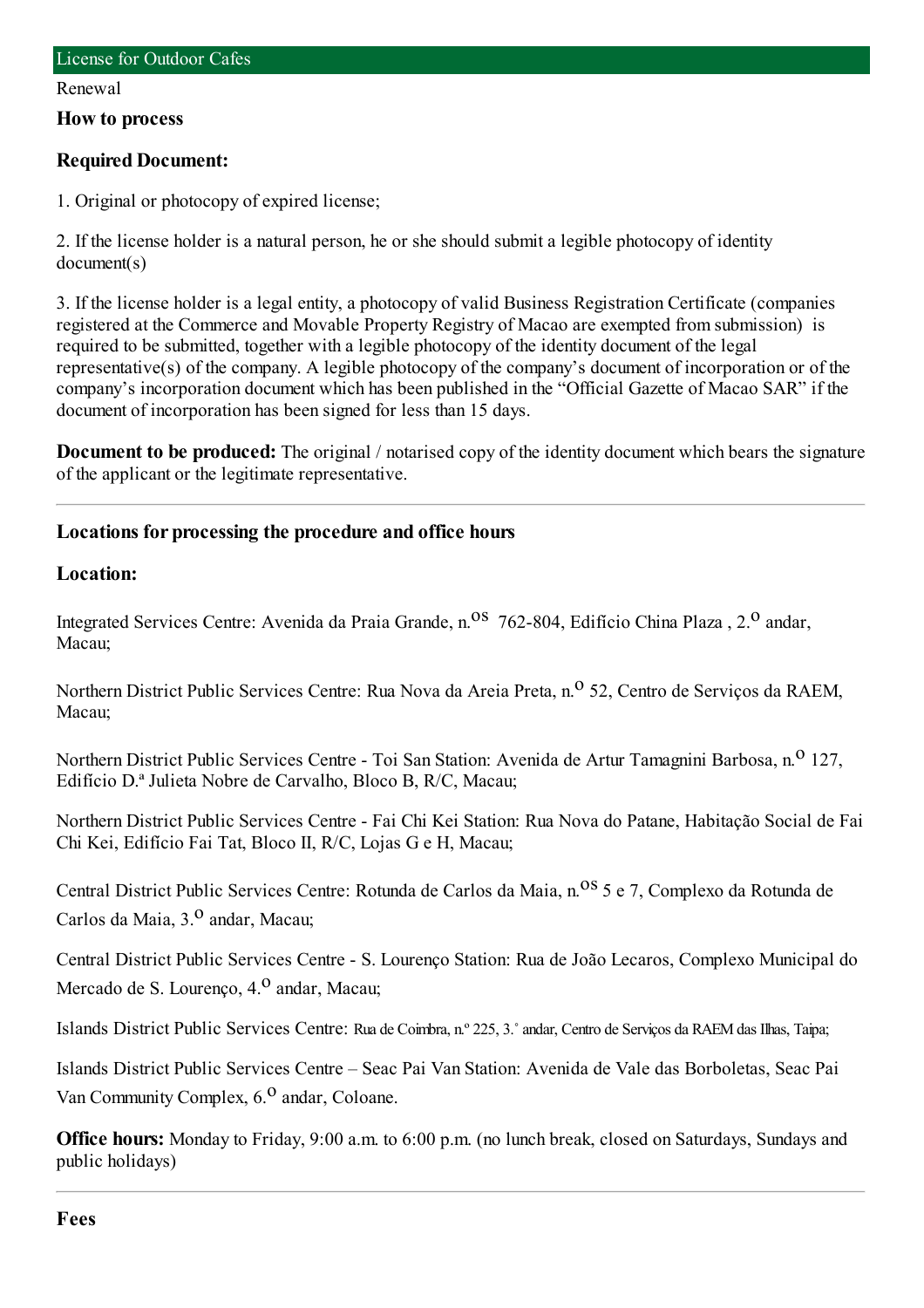**Application fee:** 30 square metres or less in area (for each square metre or less), Mop 1200.00 per square metre; Each additional square metre or less, Mop 400.00 per square metre. **Stamp Duty:** 10% of the license renewal fee **Deposit:** Not Applicable **Note:** In accordance with Article 13 of the current Fees, Charges and Prices List [www.iam.gov.mo/p/pricetable/list](http://www.iam.gov.mo/p/pricetable/list)

## **Time required for processing**

**Processing time:** One working day, counting from the day all the required application documents have been submitted.

## **Remarks/ points to note for application**

### **Important note:**

1. The person concerned may apply in person or authorise a representative to make the application.

2. The delivery of additional required document(s) could affect the time taken for the examination and approval of the application.

3. As stipulated by Chief Executive Order No. 109/2005 and Chief Executive Order No. 267/2004, which amended Clause(2) of Article 2 of Chief Executive Order No. 268/2003, " applications for license renewal should be submitted in between January and February unless otherwise required by law.

# **Progressenquiry and obtaining result of service**

 $N/A$ 

# **Documents which are required to be produced orsubmitted during collection of the service result**

# **Collection of license in person at public servicescentres**

## **Identification document is to be produced:**

**-** If the license holder collects the license in person, he or she is required to produce his or her original identification document; a legal person (company) is required to produce the original identification document of the person concerned in accordance with the signature on the business registration certificate for collection.

- If the license is to be collected by a representative, any one of the following documents is to be produced for collection.

A. The original / notarised copy of the identification document of the license holder and the original of the identification document of the representative are required to be produced.

B. If the representative holds a valid authorisation letter, he or she is required to produce the original authorisation letter and his or her original identification document.

## **Formalities**

• New Application (Temporary suspension of new applications)